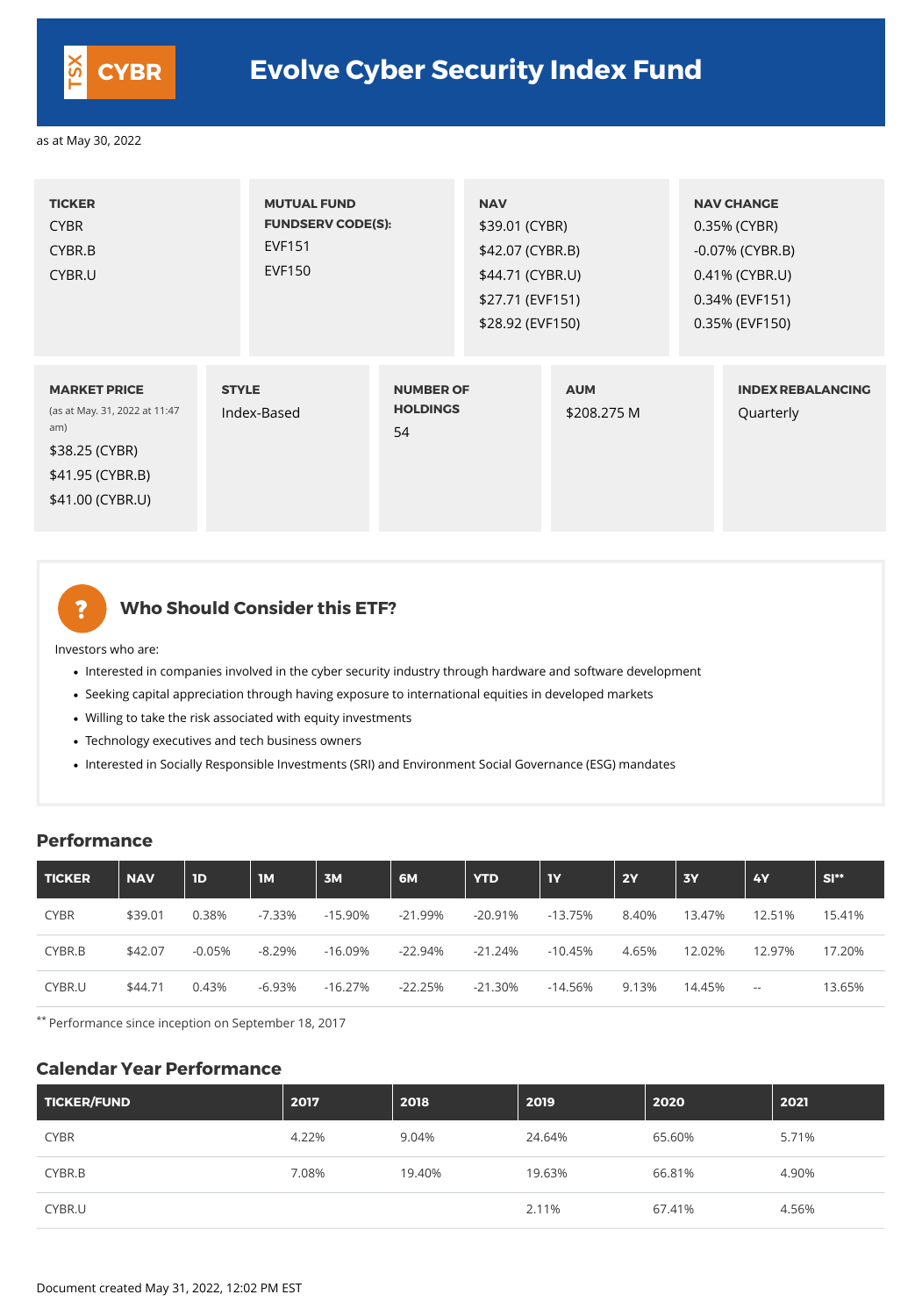#### **Historical Prices (\$) - CYBR**

As at May 30, 2022



#### **Cumulative Total Return (%) - CYBR**

As at May 30, 2022



Document created May 31, 2022, 12:02 PM EST



## **CYBR Evolve Cyber Security Index Fund**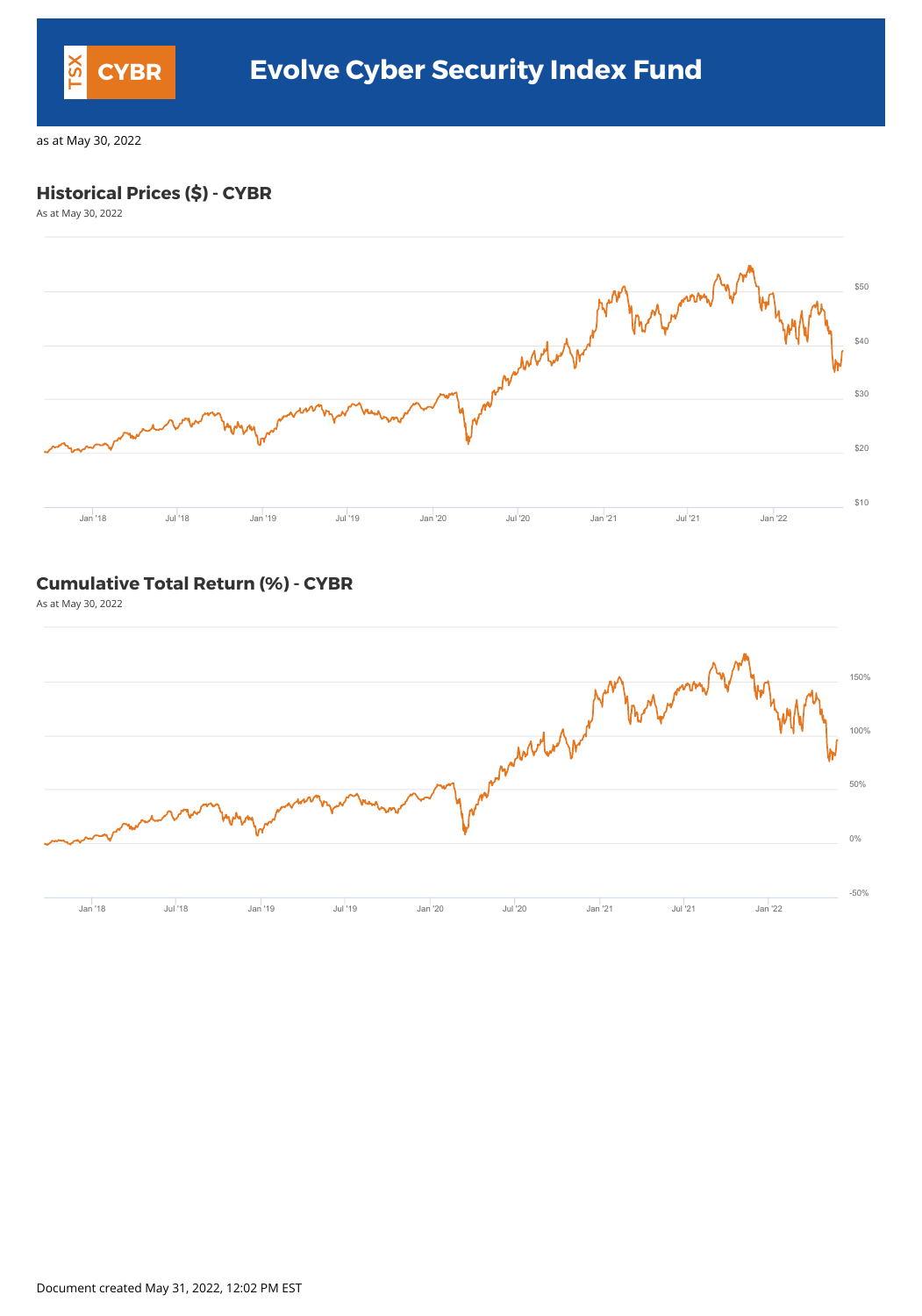## **Fund Details**

| <b>CUSIP</b><br>30051R105 (CYBR)<br>30051R204 (CYBR.B)<br>30051R303 (CYBR.U)                                                                                     | <b>TICKER</b><br><b>CYBR</b><br>CYBR.B<br>CYBR.U                                                                                                                                                                                                                                                    | <b>LISTING EXCHANGE</b><br>Toronto Stock Exchange (TSX) |
|------------------------------------------------------------------------------------------------------------------------------------------------------------------|-----------------------------------------------------------------------------------------------------------------------------------------------------------------------------------------------------------------------------------------------------------------------------------------------------|---------------------------------------------------------|
| <b>INCEPTION DATE</b><br>September 18, 2017 (CYBR)<br>September 18, 2017 (CYBR.B)<br>May 13, 2019 (CYBR.U)<br>April 23, 2019 (EVF151)<br>April 23, 2019 (EVF150) | <b>CURRENCY</b><br>Hedged to CAD (CYBR)<br>Unhedged to CAD (CYBR.B)<br>USD (CYBR.U)<br>Hedged to CAD (EVF151)<br>Hedged to CAD (EVF150)                                                                                                                                                             | <b>REGISTERED INVESTMENT ELIGIBILITY</b><br>Yes         |
| <b>STYLE</b><br>Index-Based                                                                                                                                      | <b>INDEX</b><br>Solactive Cyber Security Index Canadian<br>Dollar Hedged (CYBR)<br>Solactive Global Cyber Security Index<br>(CYBR.B)<br>Solactive Global Cyber Security Index<br>(CYBR.U)<br>Solactive Global Cyber Security Index<br>(EVF151)<br>Solactive Global Cyber Security Index<br>(EVF150) | <b>INDEX PROVIDER</b><br>Solactive AG                   |
| <b>INDEX REBALANCING FREQUENCY</b><br>Quarterly                                                                                                                  | <b>MANAGEMENT FEE</b><br>0.40% (plus applicable sales taxes)                                                                                                                                                                                                                                        | <b>DISTRIBUTION FREQUENCY</b><br>Monthly                |

| <b>FUNDSERV CODE</b> | <b>CLASS A TRAILER</b>              |
|----------------------|-------------------------------------|
| <b>EVF151</b>        | 1.00% (plus applicable sales taxes) |
| <b>EVF150</b>        |                                     |
|                      |                                     |

Document created May 31, 2022, 12:02 PM EST

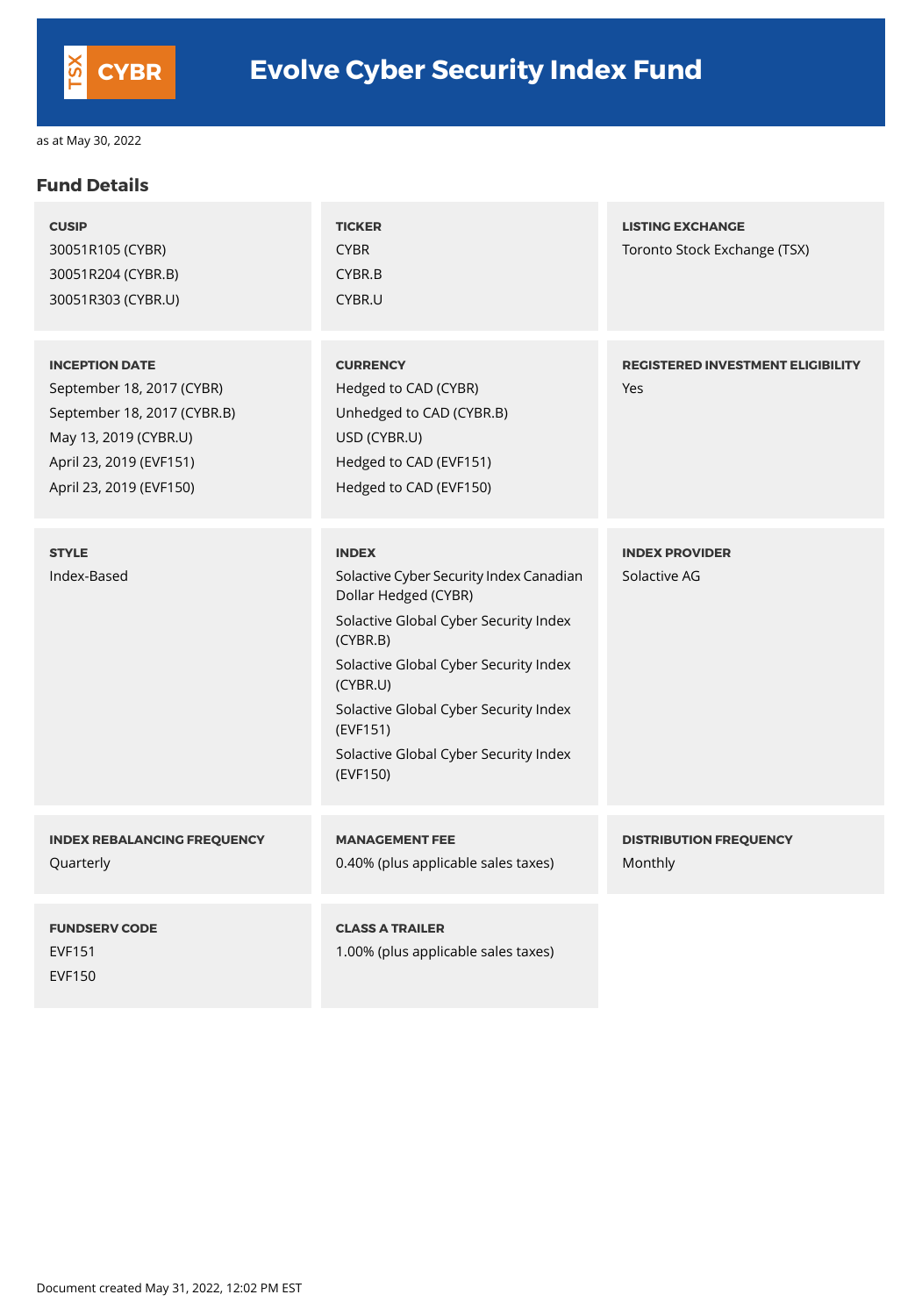### **Top 10 Holdings**

As at May 30, 2022

| <b>NAME</b>                                     | <b>WEIGHT</b> | <b>TICKER</b>        | <b>SECTOR</b>          | <b>COUNTRY</b>       |
|-------------------------------------------------|---------------|----------------------|------------------------|----------------------|
| Fortinet Inc                                    | 8.05%         | FTNT US EQUITY       | Technology             | UNITED STATES        |
| <b>Check Point Software Technologies</b><br>Ltd | 7.99%         | CHKP US EQUITY       | Technology             | <b>ISRAEL</b>        |
| Palo Alto Networks Inc                          | 7.64%         | PANW US EQUITY       | Communications         | UNITED STATES        |
| Crowdstrike Holdings Inc                        | 6.96%         | CRWD US EQUITY       | Technology             | <b>UNITED STATES</b> |
| Zscaler Inc                                     | 6.35%         | <b>ZS US EQUITY</b>  | Technology             | UNITED STATES        |
| Booz Allen Hamilton Holding Corp                | 5.96%         | <b>BAH US EQUITY</b> | Consumer, Non-cyclical | UNITED STATES        |
| Okta Inc                                        | 5.42%         | OKTA US EQUITY       | Communications         | UNITED STATES        |
| Trend Micro Inc/Japan                           | 4.23%         | 4704 JP EQUITY       | Communications         | <b>JAPAN</b>         |
| <b>CACI International Inc.</b>                  | 3.47%         | CACI US EQUITY       | Technology             | UNITED STATES        |
| Sailpoint Technologies Holdings Inc             | 3.09%         | SAIL US EQUITY       | Technology             | UNITED STATES        |

Document created May 31, 2022, 12:02 PM EST

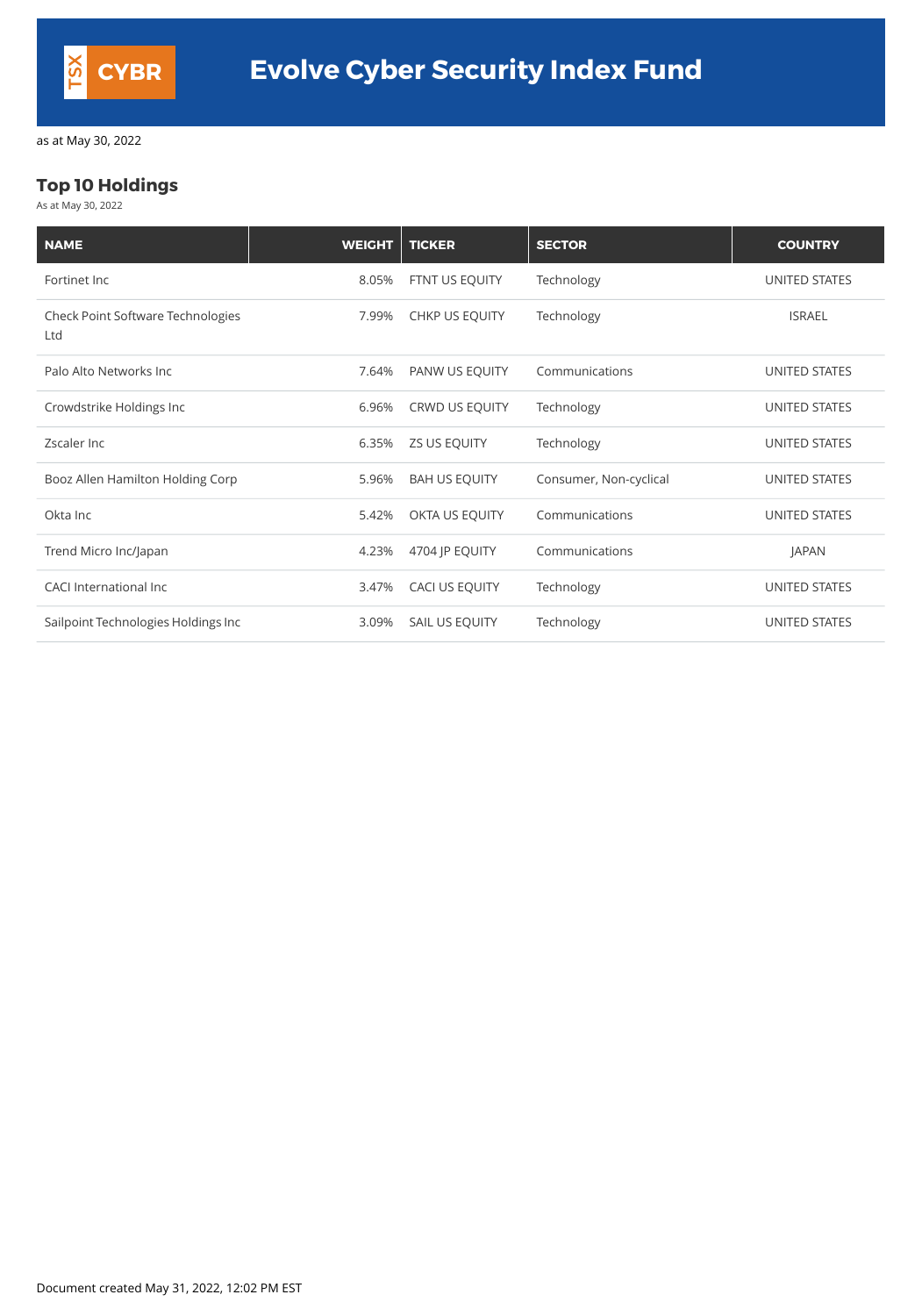#### **Geographic Allocation Sector Allocation**

As at May 30, 2022 **As at May 30, 2022** As at May 30, 2022





| <b>NAME</b>   | <b>WEIGHT NAME</b> |                              | <b>WEIGHT</b> |
|---------------|--------------------|------------------------------|---------------|
| UNITED STATES |                    | 67.58% Technology            | 64.63%        |
| <b>ISRAEL</b> |                    | 12.22% Communications        | 28.70%        |
| <b>JAPAN</b>  |                    | 5.48% Consumer, Non-cyclical | 6.66%         |

| <b>NAME</b>          | <b>WEIGHT</b> |
|----------------------|---------------|
| <b>UNITED STATES</b> | 67.58%        |
| <b>ISRAEL</b>        | 12.22%        |
| JAPAN                | 5.48%         |
| <b>CHINA</b>         | 3.58%         |
| <b>BRITAIN</b>       | 2.92%         |
| <b>CANADA</b>        | 2.21%         |
| <b>AUSTRALIA</b>     | 1.94%         |
| <b>GERMANY</b>       | 1.77%         |
| <b>DENMARK</b>       | 1.63%         |
| <b>SOUTH KOREA</b>   | 0.66%         |

Document created May 31, 2022, 12:02 PM EST



# **CYBR Evolve Cyber Security Index Fund**